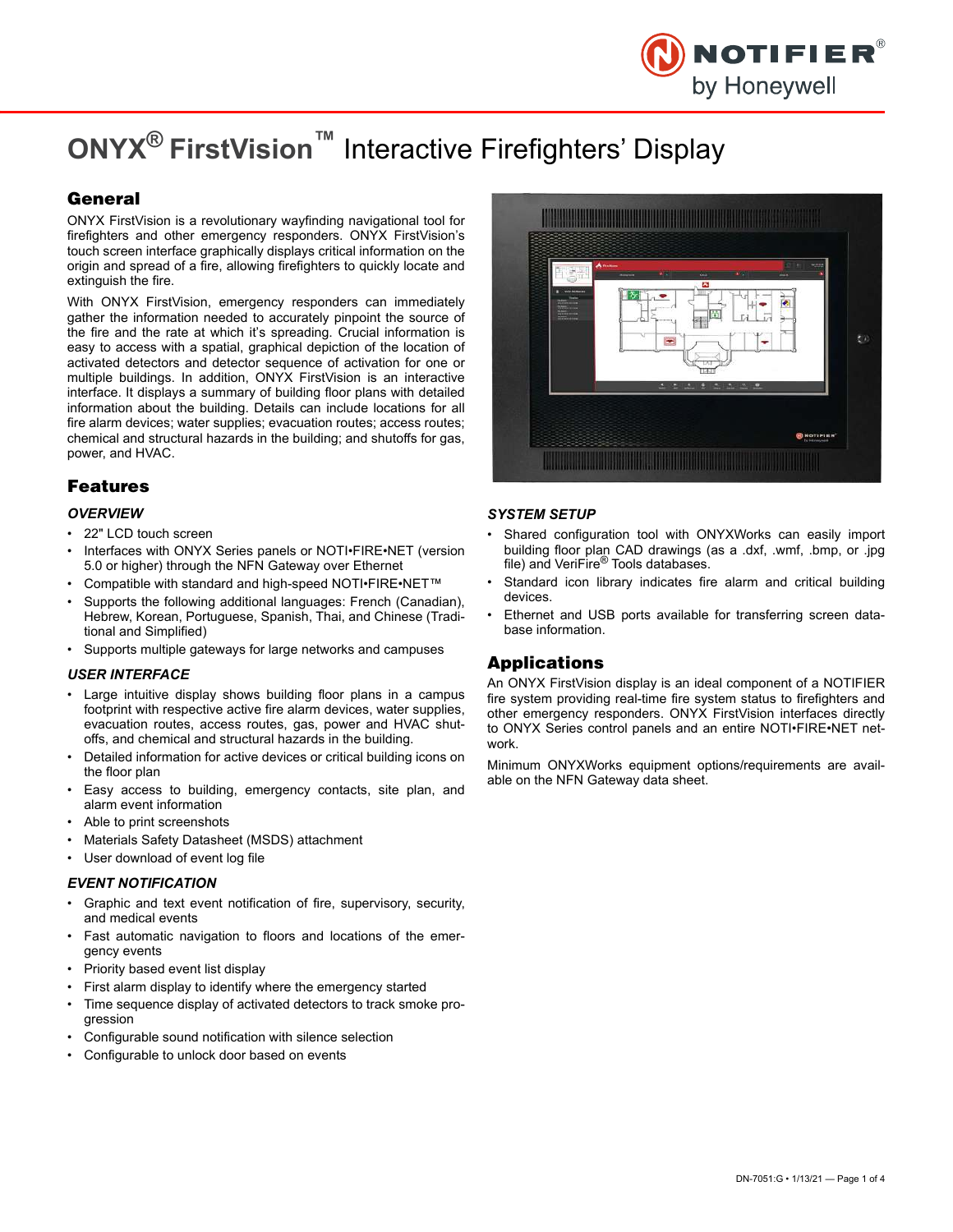# Network Diagram Example



# ONYX FirstVision Software

NOTE: This is not a complete list of all the icons. The following icons are a representative sample.

Duct  $D$ uctor  $\left| \sqrt{\frac{1}{m}} \right|$ , Hydrant

 $\Omega$ 

## *GRAPHICAL ICONS*











Halon **Area of** Refuge







Master



Shutoff

Fire Service Keybox

Fire Service Display



Power

Room Contains **Hazardous** Materials





**Pullstation** 

Smoke Detector





Stairs

Heat Detector







HVAC

Door



Page 2 of  $4 - DN-7051:G \cdot 1/13/21$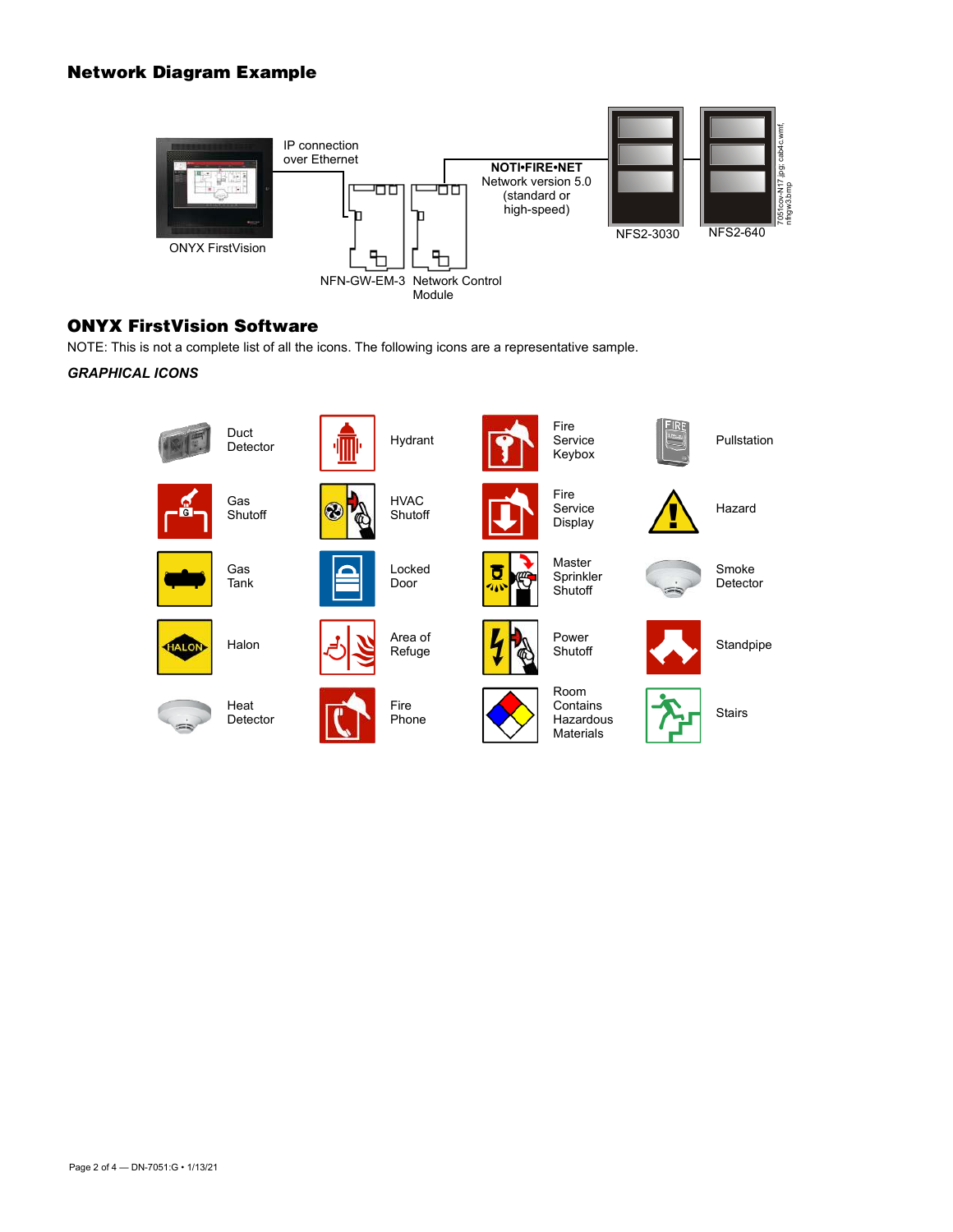

**Building Floor Plan View with Event List**

|                 | Razardous Structures | Boiler in Attic                                                                                                                                    |
|-----------------|----------------------|----------------------------------------------------------------------------------------------------------------------------------------------------|
| hom All Alles   | <b>Primary Lise</b>  | Navigation Aid                                                                                                                                     |
| <b>Timeline</b> | Ceneral Information  | Access main stair through meth entrance. West entrance wheelchair accessable. HAAC craws smoke through weds on mot.<br>Hoof is tonsionad concrete. |
|                 | <b>Bas Shutoff</b>   | Back of building room 111                                                                                                                          |
|                 | Power Shutuff        | Back of building room 111                                                                                                                          |
|                 | HWAC Shutoff         | Back of building room 111                                                                                                                          |
|                 | Sprinkler Shutoff    | Primary Sprinkler Shutoff behind deek in lobby                                                                                                     |
|                 | Haion Shutoff        | Beck of building room 111<br>7051BuildingWindowN-17.jpg<br>:Prist<br>Close                                                                         |

**Building Information Window**